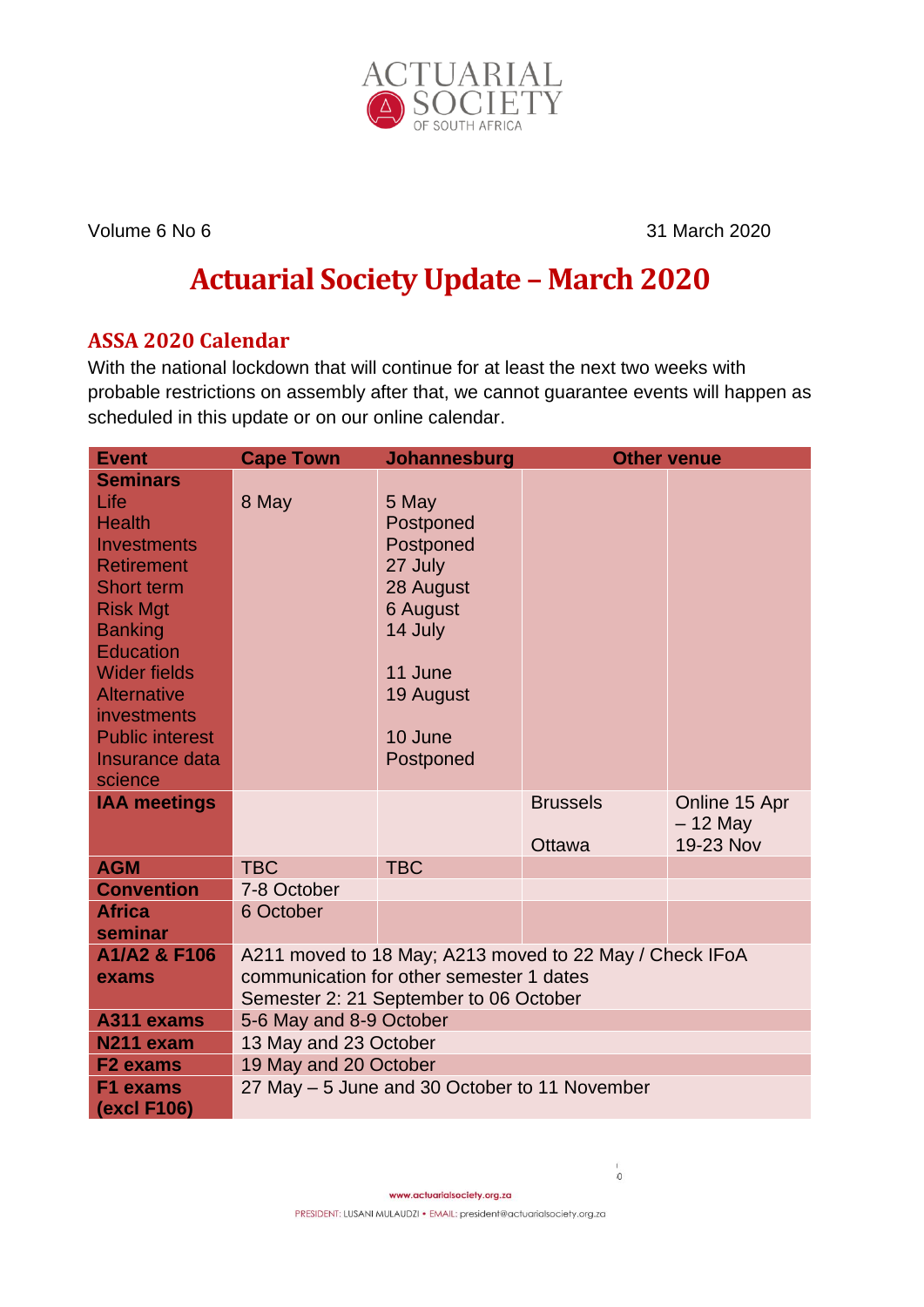

Arrangements for the Life seminars will be made available shortly. Members interested in attending are requested to follow ASSA communications over the next two weeks as the ASSA office and LAC committee agree the way forward for running these seminars.

As arrangements are finalised, we will issue further communications to students concerning the forthcoming exams (more comment below)

# **ASSA staff changes**



With effect from 1 April 2020, **Michelle Abrahams** has been promoted to the position of Member Engagement Executive. Operationally she will report to the chief executive and her role will be governed through the newly established Member Engagement Board.

This is a critical new role that will help cement ASSA's strategic

pivot from being an organisation focused on processing transactions with members to a truly member focused organisation.

Over the last 8 years, the staff actuary role has grown in scale and scope as committees have expanded their services and the number of committees has grown. In addition, the staff actuary provides management oversight for the public policy actuary function. To boost the role and improve business continuity, **Sandy Govender** has been appointed in a part time consulting capacity to work with the staff actuary, Niel Fourie.

I wish Michelle and Sandy every success in their new roles as they strive to make ASSA more effective and responsive to member needs and serving the public interest.

#### **actuview**

In the most recent Corona Update I announced that ASSA has signed an agreement with actuview for ASSA members to have access to content on the platform. actuview was initially launched as VICA to provide a virtual experience of the 2018 ICA held in Berlin. It has since been rebranded and relaunched as a digital hub of actuarial CPD content.

All members will receive an email over the next few days detailing how you can access actuview.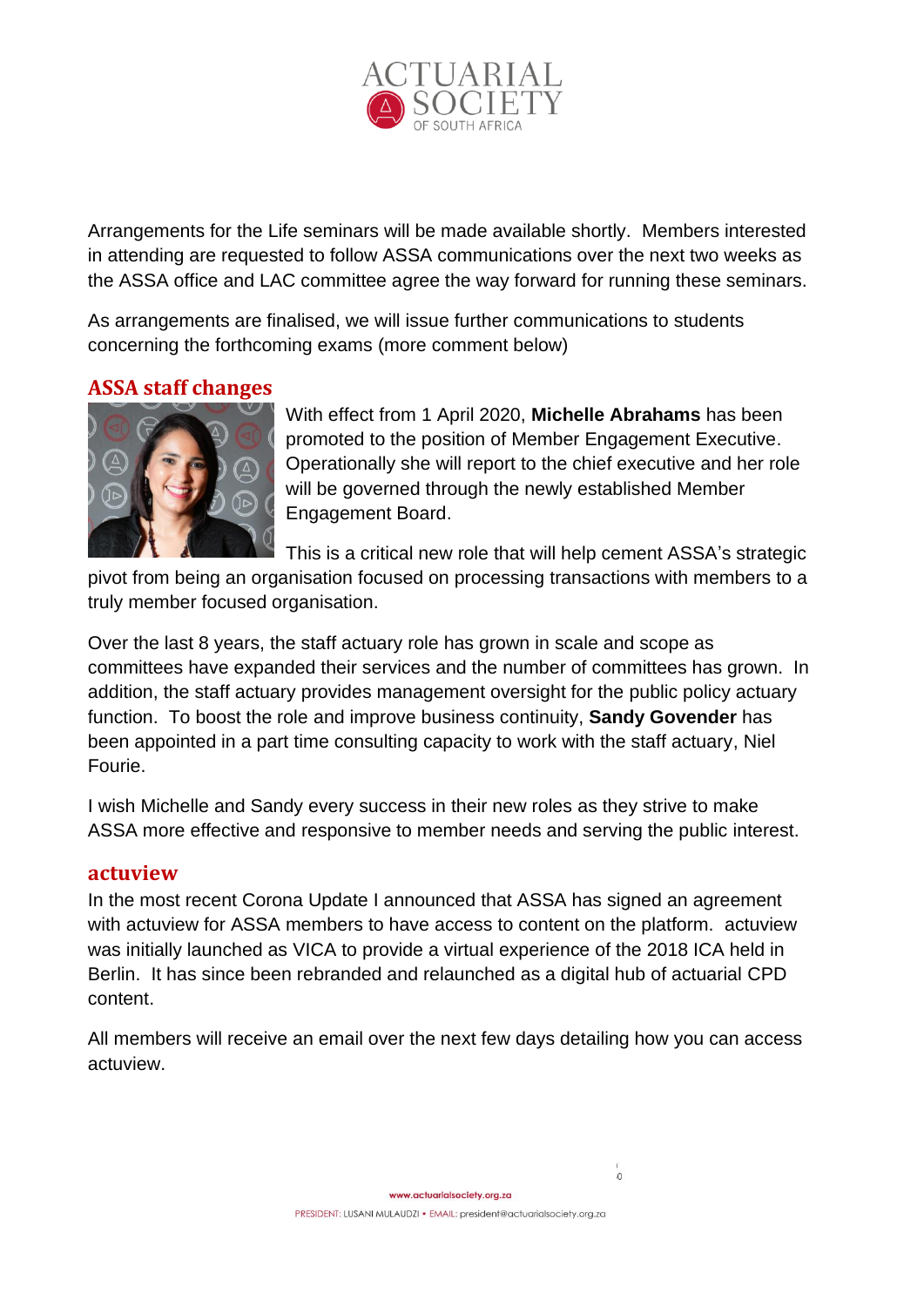

During the current lockdown and probable subsequent period of restricted assembly, ASSA is investigating whether actuview can be used as a platform for delivering our seminars.

## **CPD declarations**

Considering the operational disruptions to all our lives as a result of the lockdowns and related business challenges, the deadline for CPD certifications has been extended to **30 April**.

## **Academy sessional**

The ASSA Academy and Student Liaison Committee will be hosting a virtual sessional meeting on **7 April** titled **Having it All**. This session is aimed primarily at members who are trying to retain balanced lives while working and studying for exams but is open to all members. For further information contact Wim Els [\(wels@actuarialsociety.org.za\)](mailto:wels@actuarialsociety.org.za).

Their previous virtual sessional meeting – Bouncing Back – aimed at students who had recently failed an exam, was very favourably reviewed by attendees.

## **Exams**

ASSA is still striving to offer exams for all ASSA administered subjects<sup>1</sup> virtually using an online invigilated solution. Wherever possible, examinations will take place on the dates originally scheduled. The exceptions to this are the A211 and A213 exams that have been rescheduled from April to 18 May and 22 May respectively. Details of exactly how the process will work will be given to students as they become available.

Any student unable to write the exam or wishing to change their registration to another subject may do so without penalty. The exam registration and deregistration system will remain open for changes until 10 days before each exam. ASSA will not financially penalise any student unable to write ASSA administered exams for any reason during this session.

The IFoA has announced that the following exams have been cancelled for this session – A111, A212 and A214. Other exams (A112, A113 and F106) will continue and they will provide details as to how these will work. The IFoA will shortly make an announcement concerning refunds for cancelled exams as well as arrangements for those unable to sit the virtual exams.

 $\overline{0}$ 

<sup>1</sup> A211, A213, N211, A311, All F1 except F106, All F2, All normative assessments